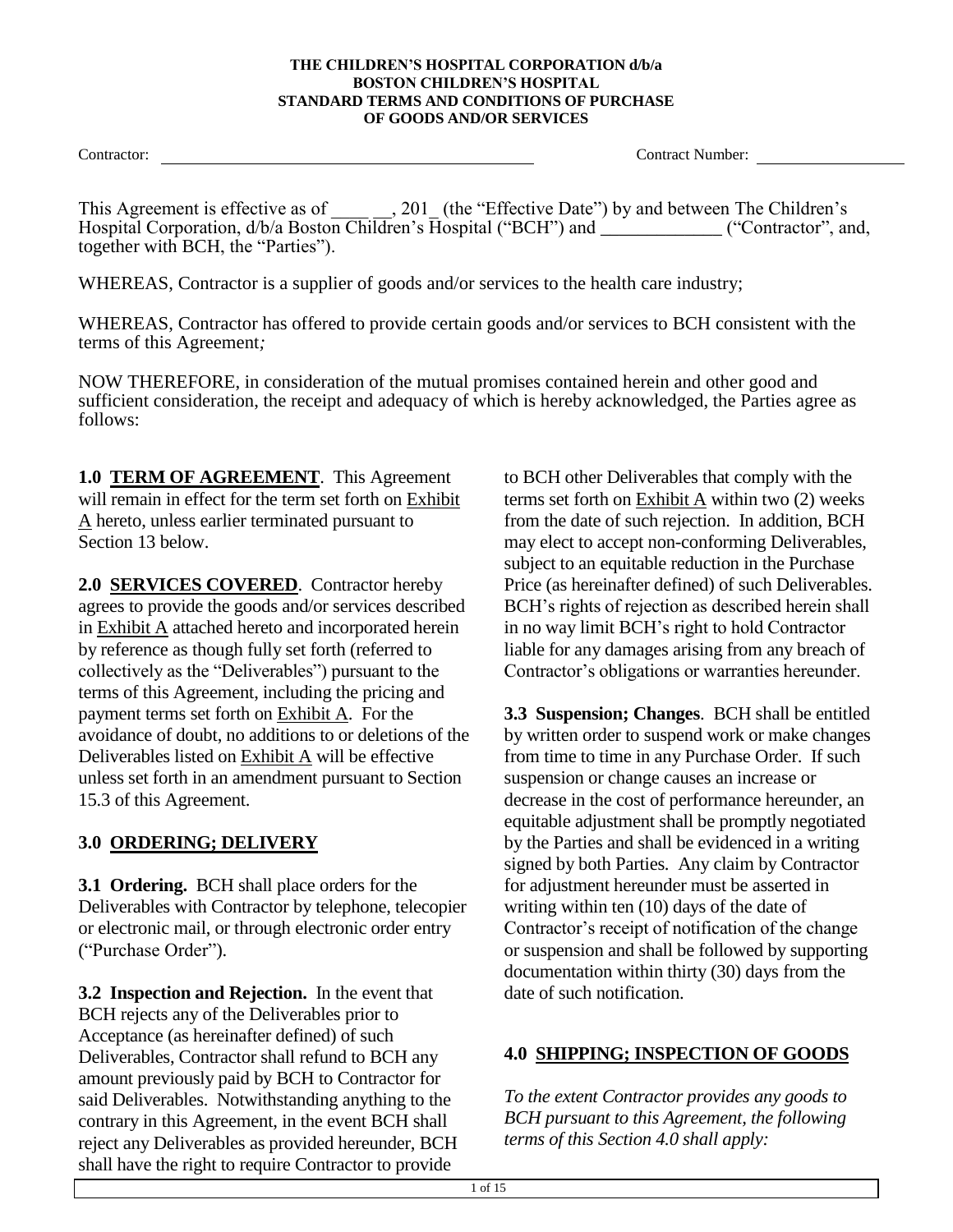**4.1 Shipping Terms**. Except as otherwise provided below, all shipments of goods, if any, to BCH shall be Net F.O.B. destination, with all costs of transportation, security and insurance paid by Contractor. Title and risk of loss shall transfer to BCH upon delivery. Contractor shall mark each shipment, packing slip, bill of lading, invoice, and any and all related documents in accordance with industry standards, which markings shall include but not be limited to BCH's Purchase Order number (if applicable), specified addresses, any modification of industry standards designated in such Purchase Order, Exhibit A or by BCH's Safety Department, and any other pertinent markings.

**4.2 Inspection and Rejection**. All goods delivered hereunder are subject to inspection and testing by BCH prior to Acceptance and payment by BCH. BCH may hold or reject and return to Contractor at Contractor's expense the following goods: (i) all damaged or defective goods or goods not fully in compliance with all drawings, specifications, samples, or other descriptions applicable to the goods to be provided by Contractor to BCH hereunder (all of which are incorporated herein by reference and referred to hereafter as the "Specifications"); (ii) goods shipped contrary to instructions or in excess of the quantities specified in Exhibit A hereto; (iii) and goods violating any term hereof.

## **5.0 ACCEPTANCE; PAYMENT TERMS**

**5.1 Acceptance**. Notwithstanding anything to the contrary in this Agreement, any final acceptance of the Deliverables by BCH ("Acceptance") must be in writing and shall occur only if: (i) the Deliverables conform to all functional and performance specifications provided by Contractor and all applicable federal, state and local laws, regulations, and industry safety codes (collectively, the "Requirements"); or (ii) if the Deliverables do not conform to some or all of the Requirements and BCH elects to accept the Deliverables in spite of their non-conformity, subject to an equitable reduction in the Purchase Price (as hereinafter

Contractor: Contractor: Contractor: Contractor: Contractor: Contractor: Contractor: Contractor: Contractor: Contractor: Contractor: Contractor: Contractor: Contractor: Contractor: Contractor: Contractor: Contractor: Contra

defined). If the Deliverables are goods, any Acceptance shall additionally be conditioned upon the following, if applicable: (a) if the goods are electrical or electronic equipment, such goods are Underwriters Laboratory (UL) listed and pass BCH's electrical testing standards, and (b) BCH has received a Material Safety Data Sheet for the goods and, if BCH has requested such information of Contractor, Contractor has provided BCH with a complete chemical analysis of the goods.

**5.2 Payment Terms**. Subject to the terms and conditions hereof, BCH shall pay to Contractor the Purchase Price (as hereinafter defined), according to the payment schedule set forth on Exhibit A. Contractor shall submit to BCH an invoice for each payment, and each payment shall be due and payable by BCH to Contractor by the later of the following: (i) thirty (30) days from BCH's receipt of Contractor's complete and accurate invoice as required under this Agreement and (ii) the invoice due date specified on such invoice. Unless otherwise specifically agreed by the Parties in writing, Contractor's invoiced amount shall include the cost of transportation and delivery for any goods, including insurance, and all parts and labor and warranties provided to BCH by Contractor. Contractor acknowledges that BCH is a taxexempt organization and agrees that the invoiced amount does not include any applicable duties or state and local use, sales, excise or similar taxes, which may be imposed on the transactions contemplated hereunder, or any taxes assessed against the income of Contractor. BCH shall provide to Contractor a tax-exempt certificate upon request. All amounts due to Contractor by BCH shall be subject to deduction by BCH for any set-off or counterclaim arising out of the transactions contemplated hereunder.

### **6.0 DELIVERY OF DELIVERABLES.**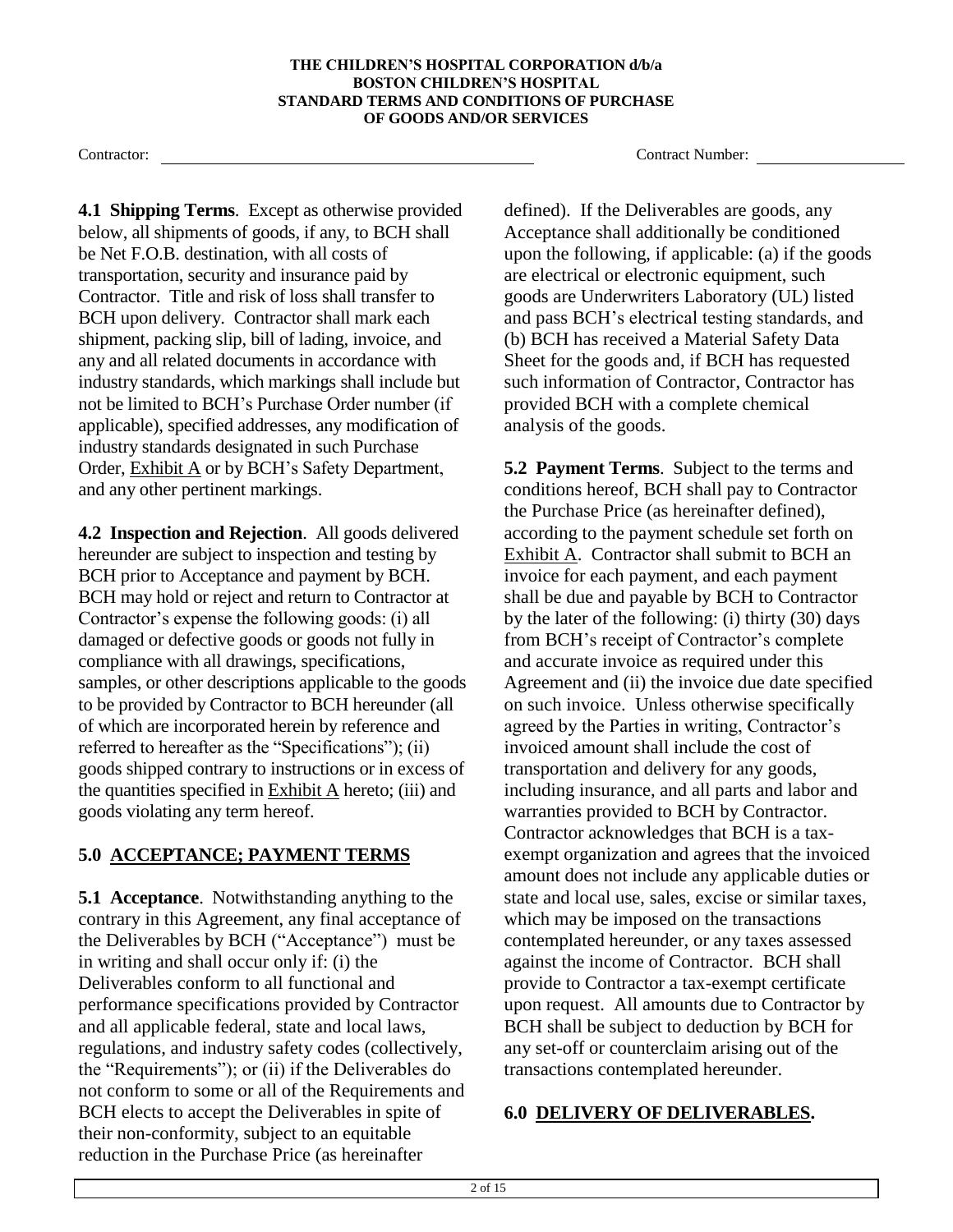**6.1 Guarantee of Delivery / Performance**. If Contractor fails to deliver any Deliverables within the agreed-upon time periods, BCH in its sole discretion may either: (i) purchase substitute Deliverables from another source or sources and Contractor shall reimburse BCH for the difference between BCH's actual F.O.B. destination acquisition cost for such Deliverables and the price(s) BCH would have paid for the Deliverables under this Agreement; or (ii) terminate without penalty the obligations of BCH under this Agreement and any other agreement related to the Deliverables, including without limitation any Purchase Order for the Deliverables, and Contractor shall immediately refund to BCH all funds paid for the Deliverables and any related materials. Upon the request of BCH, Contractor will assist BCH in finding alternative acceptable sources for any Deliverables that Contractor cannot deliver within agreed-upon time periods.

### **6.2 Guarantee of Delivery under Emergency**

**Conditions**. In the event of a natural disaster or industry wide shortage of Deliverables ("Emergency Condition"), Contractor will use its best efforts to set aside an adequate quantity of Deliverables for the exclusive purchase by BCH for the duration of the Emergency Condition and will give priority to orders placed by BCH for Deliverables during the duration of the Emergency Condition.

# **7.0 USE OF DELIVERABLES**.

**7.1 License.** BCH is hereby granted a nonexclusive, nontransferable, fully paid-up license to use any software owned or licensed by Contractor and delivered to BCH hereunder ("Software"), any updates or enhancements to the Software, and any documentation relating to the Software ("Documentation") from the date of this Agreement until BCH discontinues use of the Software. BCH may make copies of the Software for archival, disaster or back-up purposes. BCH may make copies of any Documentation for its internal use only. BCH may not otherwise copy,

Contractor: Contractor: Contractor: Contractor: Contractor: Contractor: Contractor: Contractor: Contractor: Contractor: Contractor: Contractor: Contractor: Contractor: Contractor: Contractor: Contractor: Contractor: Contra

duplicate, reproduce, modify, reverse engineer, decompile or disassemble the Software.

**7.2 Contracted Works.** Notwithstanding anything herein to the contrary, BCH shall own all right, title and interest in and to any custom software, printed materials or other copyrightable or patentable deliverables resulting from any services rendered by Contractor to BCH hereunder.

## **8.0 PRICING TERMS.**

**8.1 Pricing**. Pricing for Deliverables (the "Purchase Price") shall be as set forth on Exhibit A attached hereto.

**8.2 Competitive Pricing**. Subject to applicable law, Contractor represents and warrants that the prices, terms and conditions offered by Contractor to BCH through this Agreement shall, at all times, be at least as good as those offered to any other customer that purchases a comparable volume of Deliverables relative to the volume purchased by BCH hereunder. Further, Contractor represents and warrants that the prices, terms and conditions offered under this Agreement are proportionally better than the prices, terms and conditions offered to any other customer that purchases a lower volume of Deliverables relative to the volume purchased by BCH hereunder.

**8.3 Pricing of New Deliverables**. Pricing for any additional and/or new Deliverables that the Parties mutually agree to add to Exhibit A will be negotiated at prices consistent with the prices of Deliverables already provided under this Agreement. Contractor agrees to inform BCH's contract director/manager responsible for this Agreement (as set forth on Exhibit A) of new goods and/or services that Contractor plans to introduce to the market ("New Service Information") at least sixty (60) days prior to the introduction to the market of such new goods and/or services. BCH agrees to treat all New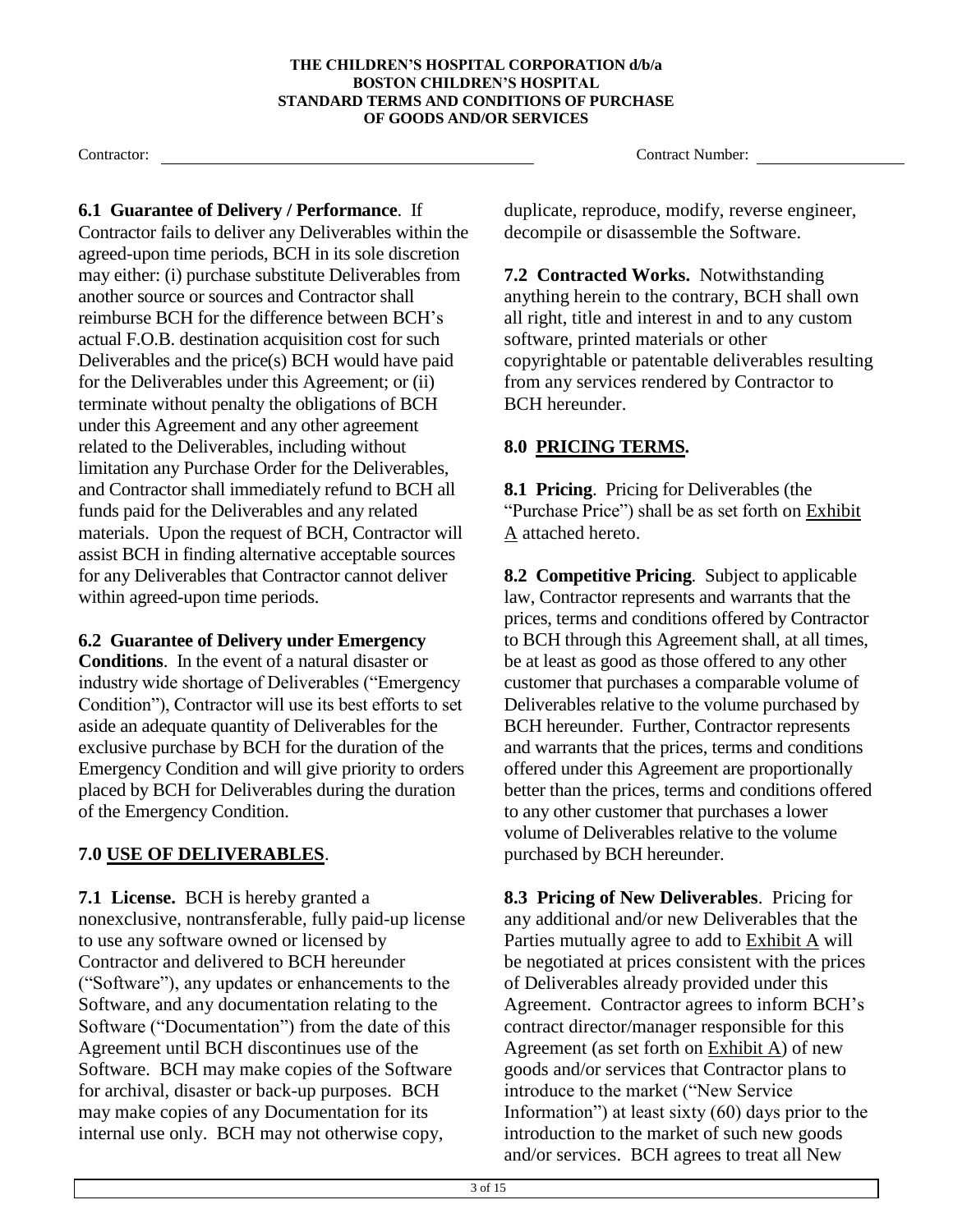Service Information as Confidential Information (as hereinafter defined) in accordance with the terms of Section 14 hereof.

### **9.0 CREDENTIALING; ON-SITE PERSONNEL**.

9.1 Credentialing. If Contractor's obligations under this Agreement include personnel performing services on BCH's premises, Contractor represents and warrants that, prior to such personnel performing services, Contractor will perform a screening and background check, including but not limited to a Criminal Offender Record Information (CORI) check and a Sexual Offender Registry Information (SORI) check, sufficient to determine that, to the best of Contractor's knowledge, each such individual (i) will not engage in criminal or other unlawful activity on BCH premises; (ii) will not harm patients, patient families and visitors, or BCH staff; (iii) is not registered in Massachusetts as a sex offender; (iv) will not intentionally access or misuse protected health information (as defined by HIPAA); and (v) will not violate federal or state laws relating to information security and privacy. Upon request, Contractor agrees to provide, at Contractor's expense, proof that Contractor personnel have met the BCH's infection control requirements.

**9.2 On-Site Personnel**. Contractor will provide representatives to periodically meet with BCH representatives on a schedule mutually agreed upon by the Parties. Contractor shall ensure that all of its personnel who visit BCH, including any such representatives, comply with BCH's policies and procedures applicable to personnel visiting BCH's premises.

## **10.0 COMPLIANCE WITH LAWS AND REGULATIONS**.

**10.1 General**. Contractor represents and warrants that, throughout the term of this Agreement and any extension hereof, Contractor and all Deliverables shall be and shall remain in compliance with all

Contractor: Contractor: Contractor: Contractor: Contractor: Contractor: Contractor: Contractor: Contractor: Contractor: Contractor: Contractor: Contractor: Contractor: Contractor: Contractor: Contractor: Contractor: Contra

applicable federal, state and local laws and regulations, including without limitation all applicable "safe harbor" regulations relating to fees, discounts and incentives paid and/or granted to BCH. Contractor represents and warrants that it will comply with all applicable legal and ethical requirements with respect to its relationships with physicians and other clinicians. Contractor shall also comply with BCH's policies concerning such relationships to the extent such policies apply to Contractor, including but not limited to BCH's Code of Conduct, Compliance Manual and Anti-Fraud, Waste and Abuse Policies. Contractor shall disclose to BCH per applicable regulations, the specified dollar value of discounts or reductions in price. The Parties acknowledge and agree that for purposes of 42 C.F.R. Section 1001.952(h), any reduction in the amount Contractor charges BCH is a "discount or other reduction in price" to BCH. BCH shall disclose the specified dollar value of discounts or reductions in price under any state or federal program which provides cost or chargebased reimbursement to such BCH for the Deliverables in accordance with applicable regulations.

**10.2 Access to Books and Records.** Contractor agrees that, until the expiration of four (4) years after the furnishing of any goods and services pursuant to this Agreement, it will make available, upon written request of the Secretary of Health and Human Services or the Comptroller General of the United States or any of their duly authorized representatives, copies of this Agreement and any books, documents, records and other data of Contractor that are necessary to certify the nature and extent of the costs incurred by BCH in purchasing such goods and services. If Contractor carries out any of its duties under this Agreement through a subcontract with a related organization involving a value or cost of ten thousand dollars (\$10,000) or more over a twelve-month period, Contractor will cause such subcontract to contain a clause to the effect that, until the expiration of four (4) years after the furnishing of any good or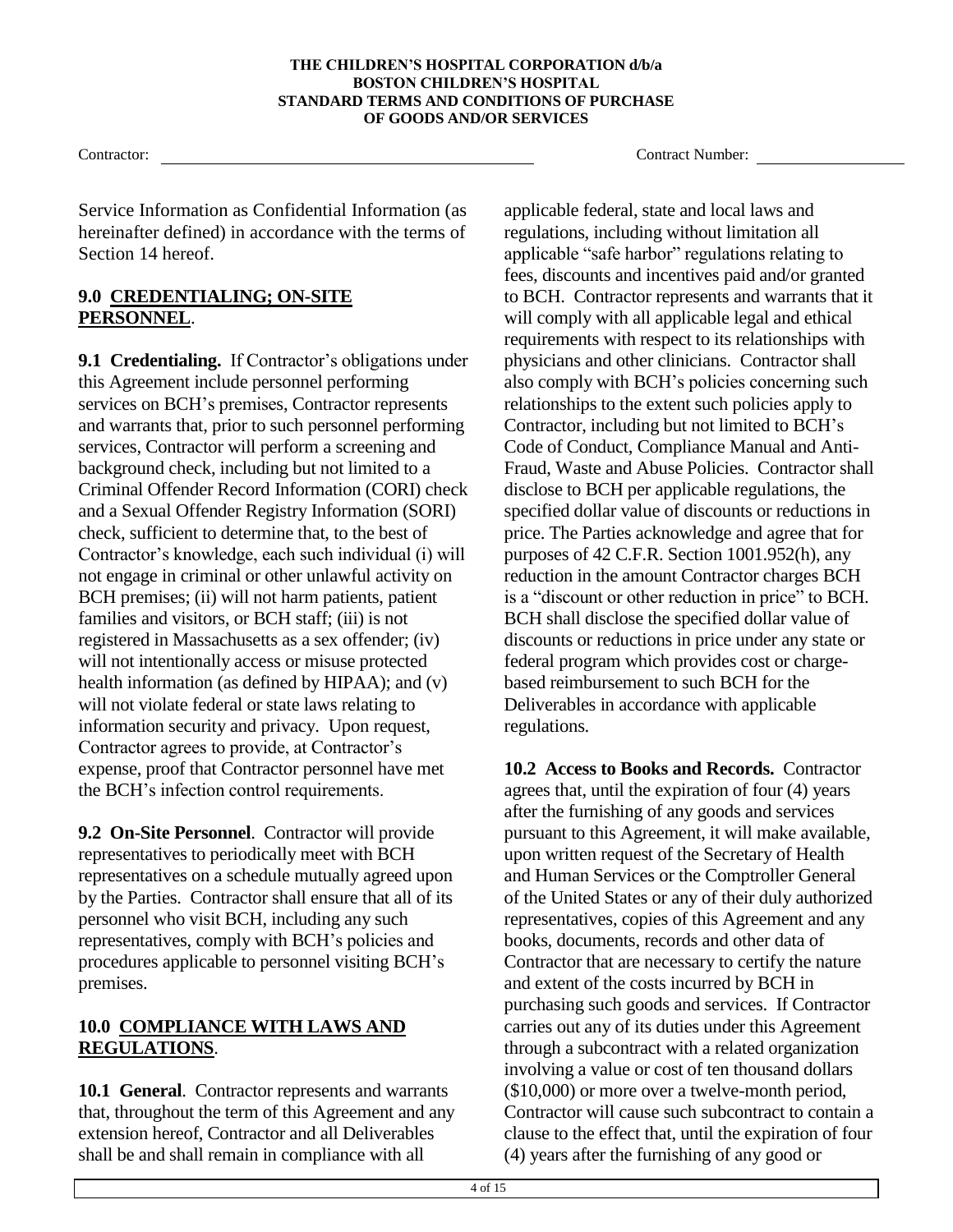service pursuant to said contract, the related organization will make available upon written request of the Secretary of Health and Human Services or the Comptroller General of the United States or any of their duly authorized representatives, copies of this Agreement and any books, documents, records and other data of said related organization that are necessary to certify the nature and extent of costs incurred by Contractor for such goods or services. Contractor shall give BCH notice immediately upon receipt of any request from the Secretary of Health and Human Services or the Comptroller General of the United States or any of their duly authorized representatives for disclosure of such information.

**10.3 HIPAA Compliance**. To the extent applicable, Contractor shall comply, and shall assist BCH to comply, with the regulations promulgated under the Health Insurance Portability and Accountability Act of 1996 ("HIPAA"), as currently issued, as amended from time to time, and as promulgated at any time during the term of this Agreement (collectively, the "HIPAA Regulations"), with respect to the privacy and security of "protected health information" (as defined in the HIPAA Regulations). Contractor shall comply with the terms set forth in the Business Associate Addendum attached as Exhibit B hereto to the extent applicable to Contractor.

### **10.4 Information Security and Privacy**.

In accordance with Massachusetts regulation 201 CMR 17.00, if Contractor receives, stores, maintains, processes, or otherwise is permitted access to personal information through its provision of services under this Agreement, it shall comply with the provisions in the addendum attached hereto as Exhibit C.

**10.5 Fraud and Abuse**. The Purchase Price has been determined based on good-faith and armslength bargaining between BCH and Contractor. Contractor hereby represents that no amount BCH is required to pay to Contractor hereunder is intended to be, nor shall it be construed to be, an

Contractor: Contractor: Contractor: Contractor: Contractor: Contractor: Contractor: Contractor: Contractor: Contractor: Contractor: Contractor: Contractor: Contractor: Contractor: Contractor: Contractor: Contractor: Contra

inducement or payment to encourage BCH to purchase a particular good or service payable under any federal or state health insurance program, any commercial insurance program or any other health benefit plan with which BCH may contract or affiliate. Contractor further represents that no amount BCH is required to pay to Contractor hereunder includes any improper discount, rebate, kickback or other reduction in charge.

If Contractor provides an item without charge or at a reduced cost (the "Free or Discounted Item") along with the purchase of other items or services (the "Other Items"), Contractor will calculate the total price BCH paid for all the items furnished, and then provide a reasonable allocation of that total price to each of the items on an invoice to BCH. Contractor represents that such allocation among the Free or Discounted Item and the Other Items shall be reasonable and appropriate, and Contractor recognizes that such allocation shall be relied upon by BCH in identifying its costs on the Medicare cost report. Contractor further represents and warrants that the Free or Discounted Item and the Other Items are reimbursed by the same federal health care program using the same methodology.

**10.6 Pharmaceutical and Medical Device Manufacturer.** To the extent applicable, Contractor shall comply, and shall assist BCH to comply, with all requirements under Pharmaceutical and Medical Device Manufacturer Conduct (M.G.L. c. 111N) and all regulations promulgated thereunder from time to time, including, without limitation, 105 CMR. 970.000.

**10.7 Hazardous Substances Disclosure.** If applicable, Contractor shall provide to BCH, in accordance with the requirements of the Massachusetts Right to Know Law (M.G.L. c. 111F, Sec. 1 *et seq*.), as amended from time to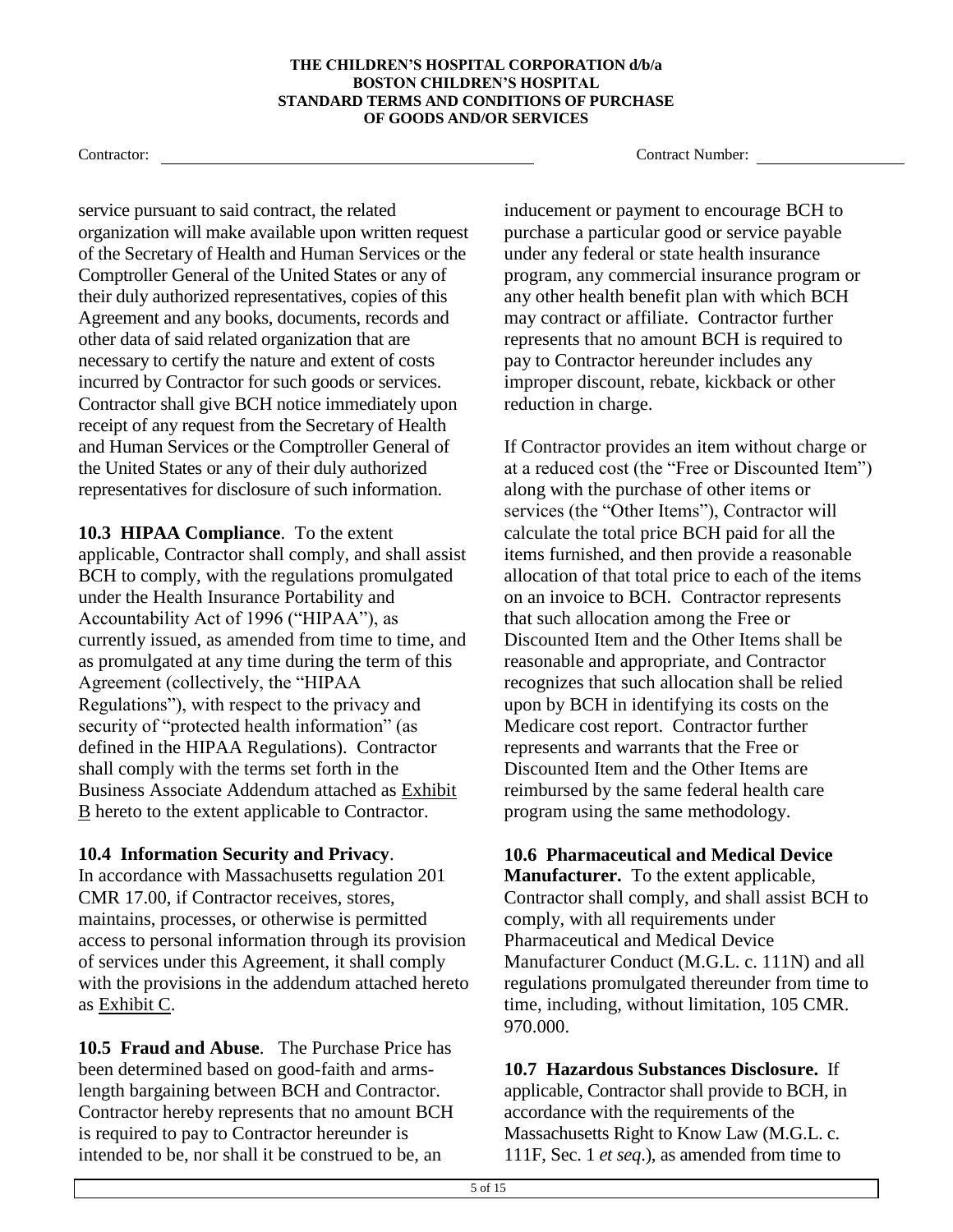time, and any regulations promulgated thereunder from time to time, a Material Safety Data Sheet for any chemical or hazardous or toxic substance furnished by Contractor to BCH under this Agreement that appears on the Massachusetts Substance List. In addition, Contractor shall provide to BCH, at BCH's request, a complete chemical analysis for any such chemical or hazardous or toxic substance.

### **10.8 Labor and Employment Laws**.

Contractor represents and warrants that it complies with applicable labor and employment laws, including but not limited to all federal, state and local laws and regulations related to the payment of wages, equal employment opportunities, and the employment of children under the age of 16. Contractor further agrees, to the extent applicable, to comply with Executive Order 11246, Section 503 of the Rehabilitation Act of 1973, as amended, the Vietnam Era Veterans' Readjustment Assistance Act of 1974, as amended, and the implementing regulations for each found at 41 CFR Part 60. Supplier/Seller incorporates into this Agreement, as applicable, the Equal Opportunity clauses found at 41 CFR § 60-1.4(a), 60-250.5(a), 60-741.5(a), and 60-300.5(a), and will likewise incorporate the clauses into all applicable subcontracts as required by 41 CFR § 60-1.4(d).

**10.9 Joint Commission Compliance**. Contractor shall promptly cooperate with all reasonable requests by BCH for assistance and information in connection with BCH's efforts to comply with the requirements and standards of the Joint Commission.

**10.10 Changes in Law**. Notwithstanding any other provision of this Agreement, if the governmental agencies (or their representatives) that administer Medicare, any other payer, or any other federal, state or local government or agency passes, issues or promulgates any law, rule, regulation, standard or interpretation, or if any court of competent jurisdiction renders any decision or issues any order, at any time during the term of this Agreement, that prohibits, restricts, limits or in any way significantly affects either Party's rights or obligations hereunder, either Party may give the other notice of intent to

Contractor: Contractor: Contractor: Contractor: Contractor: Contractor: Contractor: Contractor: Contractor: Contractor: Contractor: Contractor: Contractor: Contractor: Contractor: Contractor: Contractor: Contractor: Contra

amend this Agreement to the satisfaction of both Parties, to compensate for such prohibition, restriction, limitation or change. If this Agreement is not so amended in writing within fifteen (15) days after said notice was received, this Agreement shall automatically terminate as of midnight on the fifteenth (15th) day after said notice was received.

## **11.0 INSURANCE AND INDEMNIFICATION;**.

**11.1 Insurance**. Throughout the term of this Agreement, Contractor shall, at its sole expense, obtain and maintain through commercial carriers, self-insurance or some combination thereof, (i) appropriate workers' compensation coverage as statutorily required for Contractor's personnel providing services hereunder; (ii) comprehensive general comprehensive liability insurance, in the amount of at least \$1,000,000 per occurrence with a per annum aggregate limitation of at least \$3,000,000; (iii) contractual liability insurance covering Contractor's indemnification obligations hereunder; (iv) respondeat superior liability insurance; (v) product liability insurance if any goods are provided hereunder; (vi) property damage insurance if services are provided on-site at BCH's location(s); (vii) services liability if services are provided hereunder; and (viii) such other insurance as may be reasonably required by BCH in such amounts, with such coverage and with such companies as may be required to fully insure the value of the goods and services (as applicable) furnished hereunder or as BCH may reasonably require. The insurance coverage required under the foregoing clauses  $(iii) - (vii)$ shall be maintained with limits that are at least as high as is customary and reasonable in Contractor's business. All insurance required under this section shall cover Contractor, its personnel and its indemnitees hereunder. Contractor shall make BCH a named additional insured in Contractor's insurance policy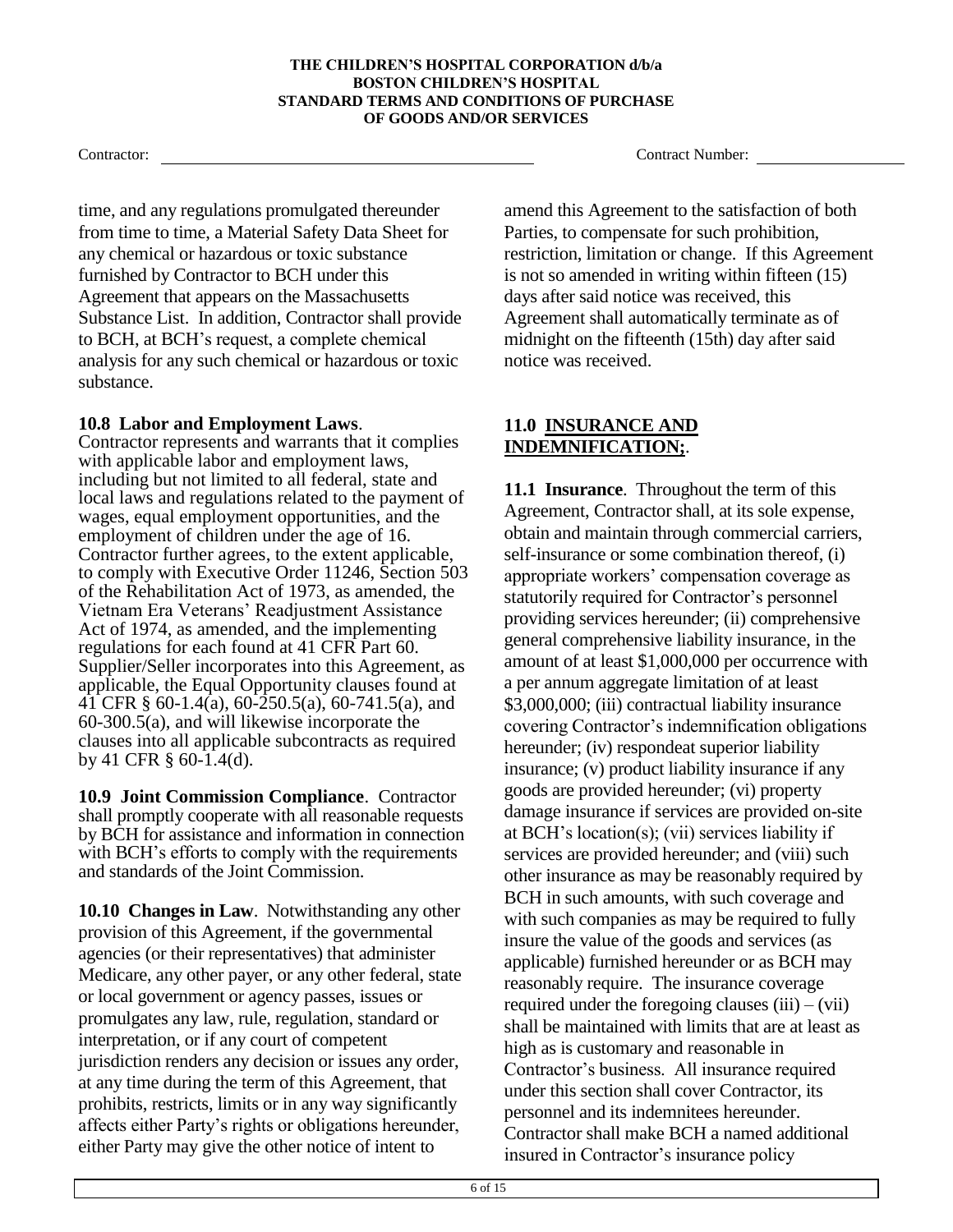containing the required coverage. Upon request by BCH, Contractor shall provide to BCH certificate(s) reflecting such coverage, which certificate(s), shall be issued by a licensed insurance company and signed by an authorized agent. Contractor shall provide at least thirty (30) days prior written notice of any actual or proposed cancellation, termination, expiration, non-renewal, reduction, or other change in the amount or scope of any coverage under such policies for any cause.

**11.2 Indemnification of BCH**. Contractor hereby agrees to indemnify, defend and hold harmless BCH and its respective affiliates, directors, trustees, officers, professional staff, employees, agents, and insurers from and against any and all claims, demands, actions, losses, expenses, damages, liabilities, costs (including, without limitation, interest, penalties and reasonable experts' and attorneys' fees) and judgments arising out of or substantially related to: (i) alleged bodily injury, property damage or any other damage or injury allegedly caused by in whole or in part, contributed by, or associated with any of the Deliverables, (ii) any alleged acts or omissions of Contractor and its employees and agents in connection with Contractor's performance of its obligations under this Agreement, (iii) the alleged direct or contributory infringement of any intellectual property right, including any patent, trademark, copyright or trade secret right, by (a) any of the Deliverables, (b) the packaging, instructions and other materials supplied therewith, or (c) their contemplated uses; and (iv) the alleged inducement of infringement of any such intellectual property right by BCH's inclusion of any of the Deliverables in its approved list of Deliverables and its other normal business conduct related thereto.

**11.3 Indemnification of Contractor**. BCH hereby agrees to indemnify, defend and hold harmless Contractor and its affiliates, directors, officers, employees, agents, and insurers from and against any and all claims, demands, actions, losses, expenses, damages, liabilities, costs (including, without

Contractor: Contractor: Contractor: Contractor: Contractor: Contractor: Contractor: Contractor: Contractor: Contractor: Contractor: Contractor: Contractor: Contractor: Contractor: Contractor: Contractor: Contractor: Contra

limitation, interest, penalties and reasonable attorneys' fees) and judgments arising out of the acts or omissions of BCH and its employees and agents in connection with BCH's performance of its obligations under this Agreement.

## **12.0 WARRANTIES AND STANDARDS OF PERFORMANCE; NOTICES**

# **12.1 Warranties and Standards of**

**Performance**. Contractor represents and warrants that the all Deliverables provided hereunder shall: (i) be free from defects in workmanship, materials and title; (ii) to the extent such Deliverables are not furnished pursuant to detailed designs provided by BCH, be free from defects in design; (iii) be suitable for the purposes intended; (iv) perform in conformance with all requirements of this Agreement and (if applicable) all Specifications; and (v) comply with the highest professional standards of practice in the industry and Contractor's written guidelines. All of the warranties referenced or set forth in this Section 12.1 shall be in addition to all other warranties that may be prescribed by law, including, without limitation, the warranty of merchantability and fitness for a particular purpose. Contractor further represents and warrants that none of: (a) the Deliverables; (b) the packaging, instructions and other materials supplied therewith; or (c) their contemplated uses will directly or contributorily infringe any intellectual property right, including any patent, copyright, trademark or trade secret right. In provision of the Deliverables, Contractor shall at all times comply with all Requirements (as set forth in Section 5.1). To the extent Contractor's provision of any of the Deliverables requires any license, Contractor has obtained such license and shall maintain such license in full force and effect throughout the term of this Agreement. All warranties shall (x) survive BCH's inspection and Acceptance of the Deliverables and payment for the Deliverables, (y) inure to the benefit of BCH, its customers and users and (z)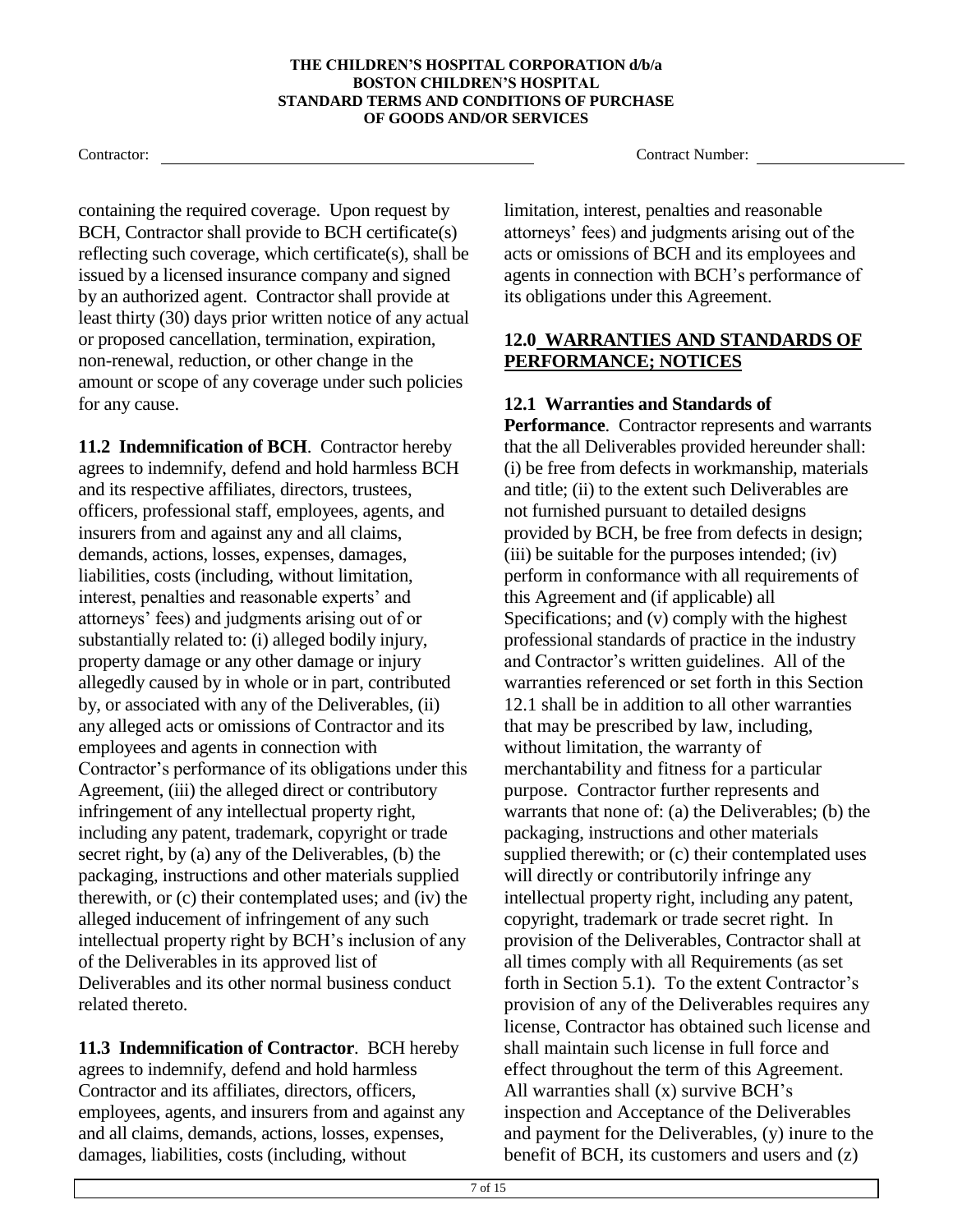Contractor: Contractor: Contractor: Contractor: Contractor: Contractor: Contractor: Contractor: Contractor: Contractor: Contractor: Contractor: Contractor: Contractor: Contractor: Contractor: Contractor: Contractor: Contra

be the maximum afforded by Contractor to any other of its customers.

**12.2 Recall**. Notwithstanding anything in this Agreement to the contrary, in the event of a recall that prevents Contractor from supplying any Deliverables for more than thirty (30) consecutive days, the following terms shall apply in addition to any other remedies available to BCH, BCH may, in its sole discretion, either (i) purchase any substitute service(s) from one or more sources and Contractor shall reimburse BCH for the difference between BCH's actual F.O.B. destination acquisition cost for such service(s) and the price(s) BCH would have paid for Contractor's Deliverable(s) under this Agreement; or (ii) terminate without penalty its obligations under this Agreement, and Contractor shall immediately refund to BCH all funds paid for the undelivered or returned Product(s) and any related materials, plus any shipping and other charges incurred by BCH with respect to the applicable Deliverables, including all costs of testing and inspection of the Deliverables or implementation of any fixes or corrections to ensure the safety or reliability of the Deliverables. Upon BCH's request, Contractor will assist BCH in finding alternative acceptable sources for any Deliverable(s) that Contractor is unable to deliver in a manner that is reasonably acceptable to BCH.

**12.3 Warranty Documents**. In the event any of Contractor's warranty documents ("Warranty Documents") contains a limitation of liability, such limitation of liability shall not apply to Contractor's indemnification obligations under this Agreement, and to the extent such Warranty Documents contain a limitation on the amount of damages that may be paid to a customer, including BCH, such limitation shall not apply with respect to the Deliverables.

**12.4 Product Notices**. Contractor shall send BCH all Deliverables notices (including without limitation field service notices and notices related to any recall, enhancement, or modification of the Deliverables), as well as notices of any other changes affecting the Deliverables and notices of new Deliverables.

# **13.0 TERMINATION**.

**13.1 Termination Without Cause**. With respect to goods ordered by BCH, if any, BCH may cancel such order at any time without cause or penalty prior to shipment by Contractor. In addition, BCH may terminate this Agreement at any time without cause or penalty upon thirty (30) days' prior written notice to Contractor.

**13.2 Termination for Breach**. In the event of breach of any provision of this Agreement, the non-breaching Party shall notify the breaching Party in writing of the specific nature of the breach and shall request that it be cured. If the breaching Party does not cure the breach within thirty (30) days of such notice, the non-breaching Party may immediately terminate this Agreement upon written notice to the breaching Party. In addition, with respect to goods ordered by BCH, if any, BCH may cancel all or any portion of the undelivered portion of any order for goods in the event: (i) Contractor does not make delivery as provided herein; (ii) Contractor breaches any of its obligations or warranties hereunder; or (iii) of the bankruptcy, insolvency, liquidation, dissolution or cessation of operations of Contractor, or Contractor's filing of any voluntary or involuntary petition for bankruptcy, dissolution, liquidation or winding up of the affairs of Contractor, or any assignment by Contractor for the benefit of creditors. Termination in accordance with this section shall not preclude the non-breaching Party from pursuing any and all remedies available to it at law or in equity.

# **13.3 Orders Placed Prior to Termination**.

Contractor shall fulfill, in accordance with the terms of this Agreement, all orders for Deliverables submitted by BCH and received by Contractor prior to termination or expiration of this Agreement. Notwithstanding the foregoing,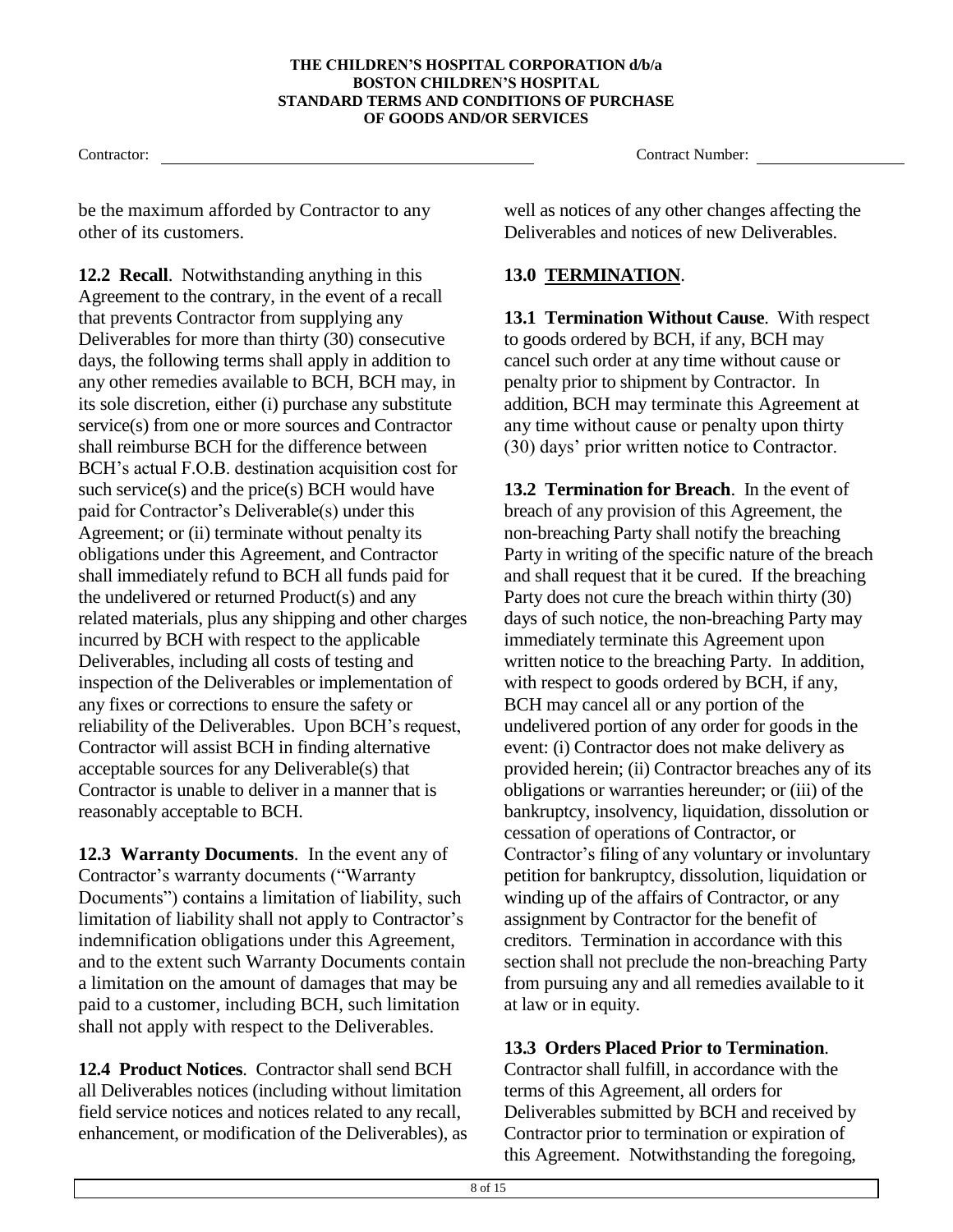BCH shall not be obligated to pay Contractor with respect to any cancelled order of goods, and BCH's liability hereunder shall be limited to payment for the delivered portion of ordered goods Accepted by BCH.

**13.4 Survival**. The following paragraphs of this Agreement shall survive expiration or termination of this Agreement: (i) the audit undertakings set forth in Section [15.11]; (ii) the representations, warranties and covenants set forth in Section [12.1]; (iii) the indemnification undertaking contained in Article 11; (iv) the undertaking to fill orders submitted to and received by Contractor prior to the date of expiration or termination set forth in Section 14.3; (v) the confidentiality undertakings contained in Article 14; (vi) the rights and limitations on assignment contained in Sections [15.4] and [15.12]; (vii) the governing law provisions contained in Section [15.2]; (viii) reasonable attorney's fees provided for in Section [15.10]; and (ix) compliance with laws and regulations provided for in Article 10.

**13.5 Vacating of Premises.** Upon termination of this Agreement, Contractor shall promptly vacate BCH's premises and remove any goods leased by BCH from Contractor as set forth on Exhibit A hereto. Contractor shall comply with BCH's reasonable requests regarding the timing and manner of Contractor's performance under this section.

# **14.0 CONFIDENTIALITY**.

**14.1 Confidential Information.** For the purposes of this Agreement, each Party's confidential information ("Confidential Information") shall mean all proprietary, secret or confidential information or data relating to BCH or Contractor and their respective operations, employees, services, patients or customers, respectively.

## **14.2 Protection of Confidential Information.**

Contractor and BCH acknowledge that Contractor or BCH may disclose Confidential Information to each other in connection with this Agreement. If

Contractor: Contractor: Contractor: Contractor: Contractor: Contractor: Contractor: Contractor: Contractor: Contractor: Contractor: Contractor: Contractor: Contractor: Contractor: Contractor: Contractor: Contractor: Contra

Contractor or BCH receives Confidential Information, it shall: (i) maintain the Confidential Information in strict confidence; (ii) use at least the same degree of care in maintaining the secrecy of the Confidential Information as it uses in maintaining the secrecy of its own proprietary, secret, or confidential information, but in no event less than a reasonable degree of care; (iii) use Confidential Information only to fulfill its obligations under this Agreement; and (iv) return or destroy all documents, copies, notes, or other materials containing any portion of the Confidential Information upon request by BCH or Contractor. Notwithstanding the foregoing, BCH shall have the right to disclose Confidential Information to outside consultants as necessary for BCH to purchase support services in connection with this Agreement, provided any such consultants agree to the same level of confidentiality as described herein.

**14.3 Agreement Confidentiality**. Neither BCH nor Contractor shall disclose the terms of this Agreement to any other person or entity outside its organization and affiliates other than as required by law. For purposes of this provision, an affiliate is an entity in which BCH or Contractor, respectively, maintains an ownership position or with which BCH or Contractor, respectively, maintains a contractual relationship, and the disclosure is required so that the disclosing Party may fulfill its obligations hereunder. Neither Party shall make any public announcement concerning the terms of this Agreement unless such Party receives prior written consent of the other Party. Notwithstanding the provisions of this Article 14, BCH may share de-identified and aggregated contract information with third parties with which BCH contracts or that are otherwise engaged to act on behalf of BCH, but only to the extent necessary for such third parties to discharge their obligations to BCH and only so long as such third parties agree to comply with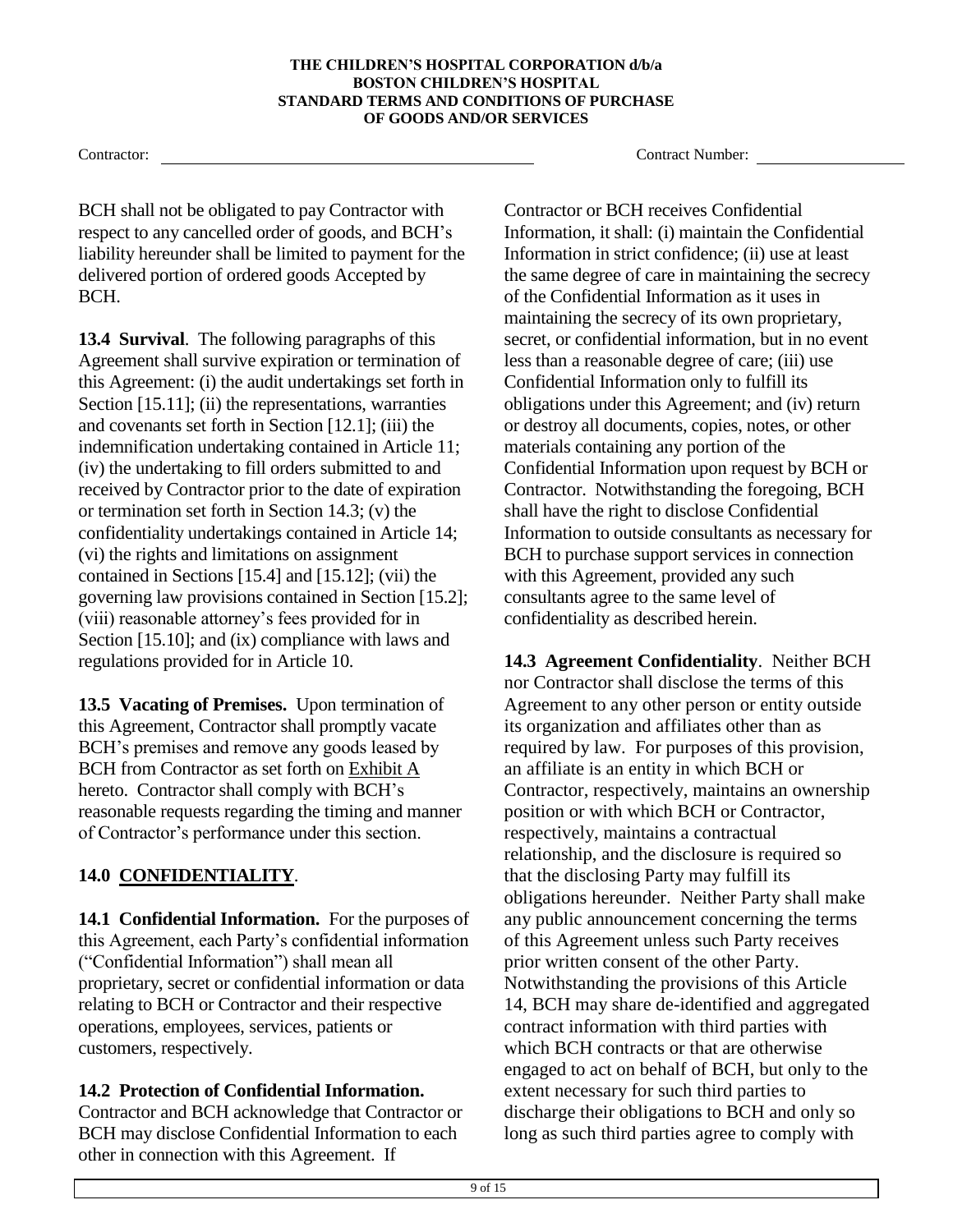confidentiality obligations not less stringent than those applicable to BCH under this Agreement.

**14.4 Limitation on Obligation**. Neither BCH nor Contractor shall have an obligation concerning any portion of the Confidential Information that: (i) was known to it before receipt, directly or indirectly, from the disclosing Party; (ii) is lawfully obtained, directly or indirectly, by it from a third party that was under no obligation of confidentiality; (iii) is or becomes publicly available other than as a result of an act or failure to act by the receiving Party; (iv) is required to be disclosed by the receiving Party by applicable law or legal process; or (v) is developed by the receiving Party independent of the Confidential Information disclosed by the disclosing Party. The receiving Party shall not disclose any portion of the Confidential Information to any person except those of its employees and affiliates having a need to know such portion to accomplish the purposes contemplated by this Agreement.

## **15.0 MISCELLANEOUS.**

**15.1 Application of Terms**. Unless otherwise agreed to in writing, the terms of this Agreement, including but not limited to the pricing and payment terms set forth in Exhibit A, shall apply to BCH and all of BCH's corporate affiliates.

**15.2 Governing Law and Venue**. This Agreement is being delivered and executed in the Commonwealth of Massachusetts. In any action brought by or against BCH, the validity, construction and enforcement of this Agreement shall be governed in all respects by the laws of the Commonwealth of Massachusetts, and venue shall be proper only in a court of competent jurisdiction located in the Commonwealth of Massachusetts in Suffolk County. The Parties agree to be subject to personal jurisdiction in and consent to service of process issued by a court in which venue is proper as defined in this Section 15.2.

Contractor: Contractor: Contractor: Contractor: Contractor: Contractor: Contractor: Contractor: Contractor: Contractor: Contractor: Contractor: Contractor: Contractor: Contractor: Contractor: Contractor: Contractor: Contra

**15.3 Amendments**. No modification of this Agreement shall be deemed effective unless in writing and signed by each of the Parties.

**15.4 Assignment and Delegation**. BCH shall have the right, without Contractor's consent, to assign or delegate BCH's rights, title and interest under this Agreement to any entity owned or controlled by BCH or under common ownership or control with BCH. Except as set forth in the foregoing sentence, neither Party may assign, subcontract, delegate or otherwise transfer this Agreement or any of its rights or obligations hereunder, nor may it contract with third parties to perform any of its obligations hereunder except as contemplated in this Agreement, without the other Party's prior written consent.

**15.5 Non-Waiver**. Any waiver of a breach of any provision(s) of this Agreement shall not be deemed effective unless in writing and signed by the Party against whom enforcement of the waiver is sought. The failure of a Party to insist upon strict adherence to any term hereof on any occasion shall not be considered a waiver or deprive that Party of the right thereafter to that term or any other term hereof.

**15.6 Headings**. The descriptive headings of the sections of this Agreement are inserted for convenience only and shall not control or affect the meaning or construction of any provision hereof.

**15.7 Severability**. If any part of this Agreement shall be determined to be invalid, illegal or unenforceable by any valid Act of Congress or act of any legislature or by any regulation duly promulgated by the United States or a state acting in accordance with the law, or declared null and void by any court of competent jurisdiction, then such part shall be reformed, if possible, to conform to the law and, in any event, the remaining parts of this Agreement shall be fully effective and operative insofar as reasonably possible.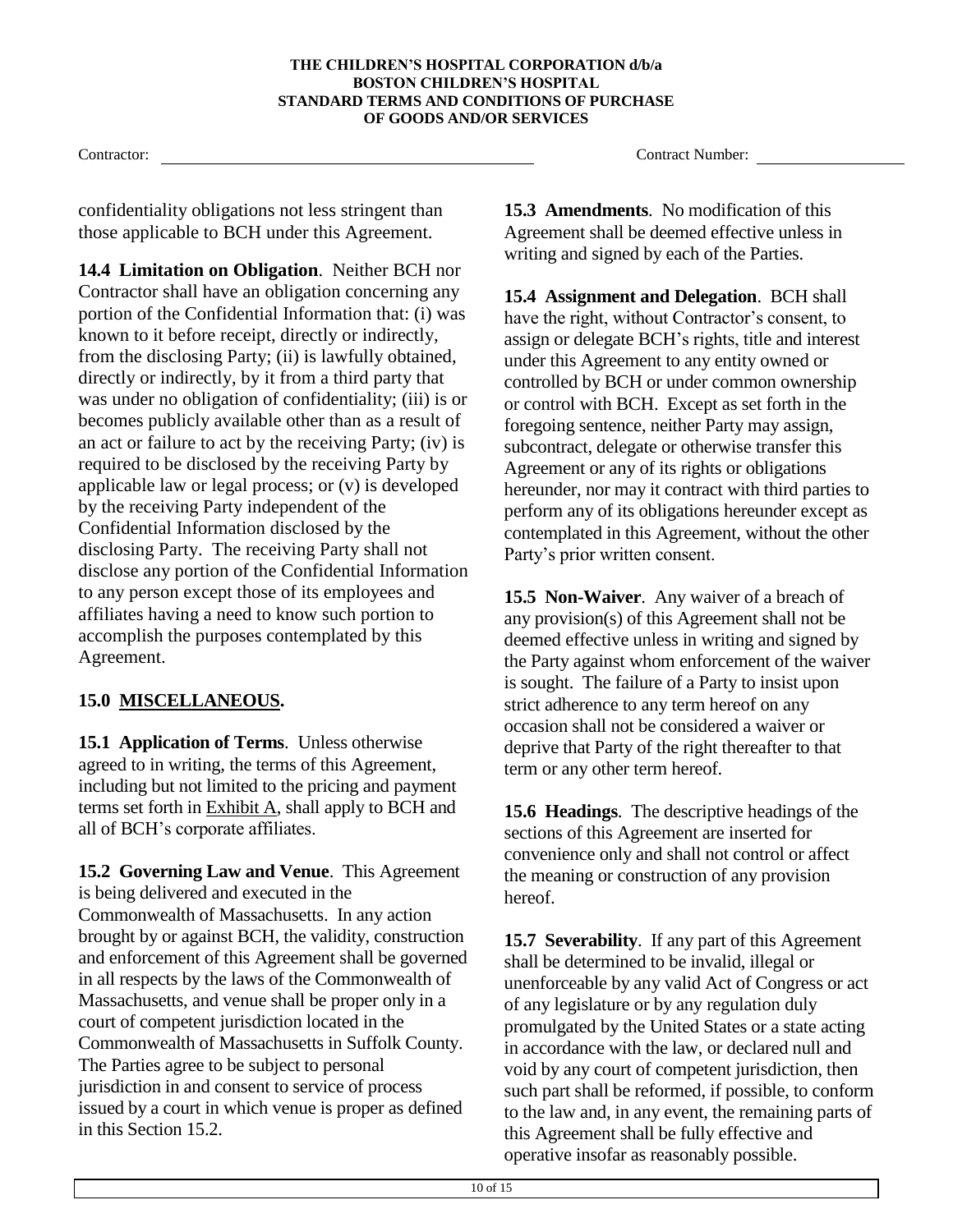**15.8 Notices**. Any notice required to be given pursuant to the terms and provisions hereof shall be in writing, postage and delivery charges pre-paid, and shall be sent by telecopier, hand delivery, overnight mail service, first-class mail or certified mail, return receipt requested, to BCH or Contractor at the addresses and/or facsimile numbers set forth on Exhibit A. Either Party may change the address to which notices are to be sent by notice given in accordance with the provisions of this section. Notices hereunder shall be deemed to have been given, and shall be effective upon actual receipt by the other Party, or, if mailed, upon the earlier of the fifth  $(5<sup>th</sup>)$  day after mailing or actual receipt by the other Party. Contractor shall provide a copy of any notice to BCH provided under this section to the following address:

> Office of General Counsel Boston Children's BCH 300 Longwood Avenue Boston, MA 02115

**15.9 Independent Contractors**. The Parties' relationship hereunder is that of independent contractors. This Agreement does not create any employment, agency, franchise, joint venture, partnership or other similar legal relationship between BCH and Contractor. Neither Party has the authority to bind or act on behalf of the other Party except as otherwise specifically stated herein.

**15.10 Attorneys' Fees**. Should either Party engage an attorney for the purpose of enforcing this Agreement or any judgment based hereon in any court, including bankruptcy court, courts of appeal or arbitration proceedings, the prevailing Party shall be entitled to receive its reasonable attorneys' fees and costs in addition to any other relief granted.

**15.11 Audit of Costs**. Contractor shall permit BCH or its agent to conduct periodic audits of records relating to Contractor's performance under this Agreement including without limitation relevant

Contractor: Contractor: Contractor: Contract Number: Contract Number: Contract Number: Contract Number: Contract Number: Contract Number: Contract Number: Contract Number: Contract Number: Contract Number: Contract Number:

orders, invoices and volume reports. The audits shall be conducted upon reasonable advance notice during regular business hours at Contractor's principal office and in such a manner as not to unduly interfere with Contractor's operations.

**15.12 Binding Effect**. This Agreement shall be binding upon and shall inure to the benefit of the Parties and their respective successors and permitted assigns.

**15.13 Force Majeure**. The obligations of either Party to perform under this Agreement will be excused during each period of delay caused by acts of God, war or terrorism, or by shortages of power or materials or government orders which are beyond the reasonable control of the Party obligated to perform and prevents such Party from being able to perform ("Force Majeure Event"). In the event that either Party ceases to perform its obligations under this Agreement due to the occurrence of a Force Majeure Event, such Party shall: (a) immediately notify the other Party in writing of such Force Majeure Event and its expected duration; (b) take all reasonable steps to recommence performance of its obligations under this Agreement as soon as possible. In the event that any Force Majeure Event delays a Party's performance for more than thirty (30) days following notice by such Party pursuant to this Agreement, the other Party may terminate this agreement immediately upon written notice to such Party.

**15.14 Minority, Woman-Owned and Small Businesses**. On or before the Effective Date, Contractor shall provide to BCH a copy of Contractor's current supplier diversity policy. Such policy shall set forth the manner in which Contractor intends to comply with Purchasing Partners Minority, Woman-Owned, and Small Business Policy. In this regard, Contractor acknowledges that it will use commercially reasonable efforts to spend a minimum of three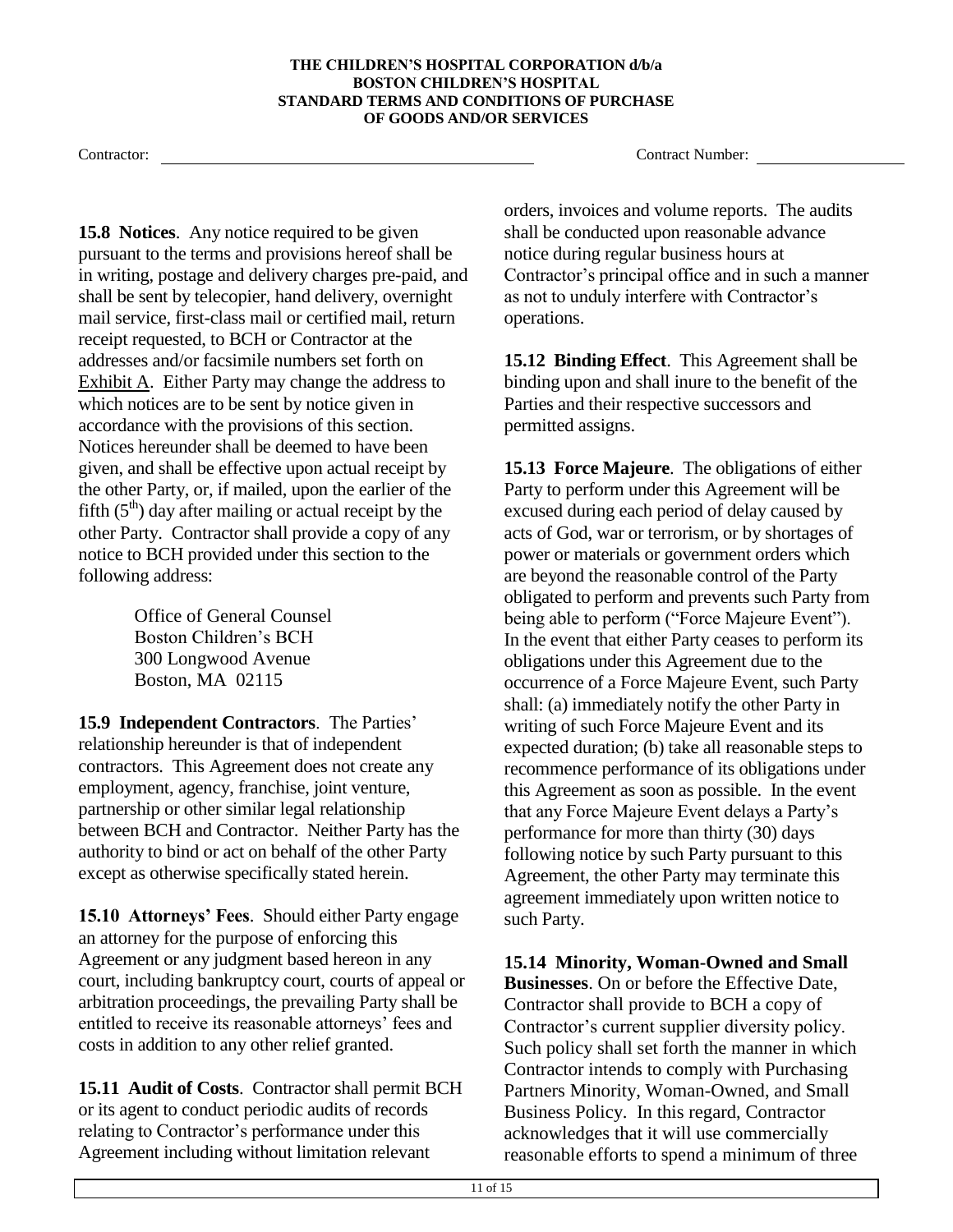percent (3%) of its annual production and raw material costs with minority-owned businesses and a minimum of two percent (2%) of such costs with women-owned businesses.

**15.15 No Additional Obligations Imposed by Contractor**. Except as expressly set forth herein, Contractor shall not impose any obligations on BCH as a condition to receiving any of the benefits set forth in this Agreement.

**15.16 Entire Agreement**. This Agreement, together with any corresponding Purchase Order or contract cover sheet referencing this Agreement and all exhibits, amendments, schedules and addenda hereto, constitutes the entire understanding and agreement between Contractor and BCH concerning the subject matter hereof, and supersedes all prior negotiations, agreements and understandings between Contractor and BCH, whether oral or in writing, concerning the subject matter hereof.

**15.17 Counterparts**. This Agreement may be executed in two or more counterparts, each of which shall be deemed an original, and all of which together shall constitute one and the same agreement.

**15.18 Electronic Commerce**. Contractor hereby acknowledges that BCH and/or its affiliates are currently developing technology and electronic commerce ("e-commerce") processes which may enable BCH and Contractor to more efficiently purchase and sell the Deliverables, supplies and equipment, exchange information and make payments (e.g., through use of the Internet). Contractor shall implement any e-commerce system adopted by BCH and/or its affiliates for group purchasing activities (including without limitation Supply Chain Advisor and GHX applications) and shall cooperate with BCH and its affiliates in integrating any such e-commerce systems into Contractor's systems. Any such e-commerce system shall be owned by and proprietary to BCH and/or its affiliates.

Contractor: Contractor: Contractor: Contractor: Contractor: Contractor: Contractor: Contractor: Contractor: Contractor: Contractor: Contractor: Contractor: Contractor: Contractor: Contractor: Contractor: Contractor: Contra

**15.19 Controlling Document**. In the event of any conflict between this Agreement and any document, instrument or agreement prepared by Contractor (including without limitation any contract cover sheets, Purchase Orders and invoices), the terms of this Agreement shall control. In the event of any conflict between this Agreement and any exhibits hereto, the terms of BCH's Standard Terms and Conditions of Purchase shall control.

### **IN WITNESS WHEREOF, the Parties hereto have executed this Agreement as of this \_\_\_\_ day of \_\_\_\_\_\_\_\_\_\_\_\_\_\_\_\_\_\_\_, 2018.**

### **THE CHILDREN'S HOSPITAL CORPORATION**

By:  $\qquad \qquad$ 

Name:

Title:

**[ENTER LEGAL NAME OF CONTRACTOR]**

By:

Name:

Title:

**Exhibit …**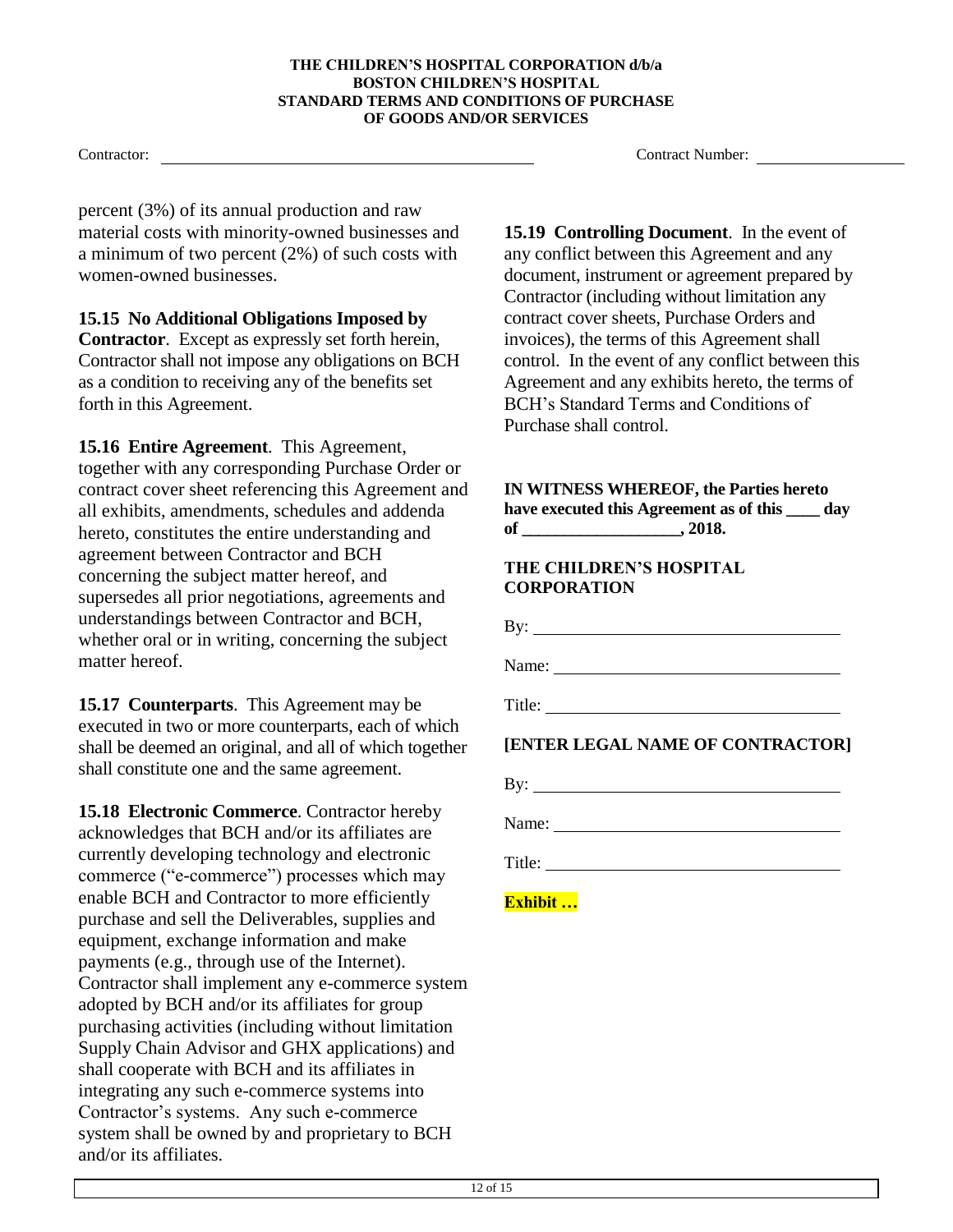# **EXHIBIT A**

# **[Insert description of Deliverables, pricing, term, shipping/delivery instructions, and any other contract-specific terms]**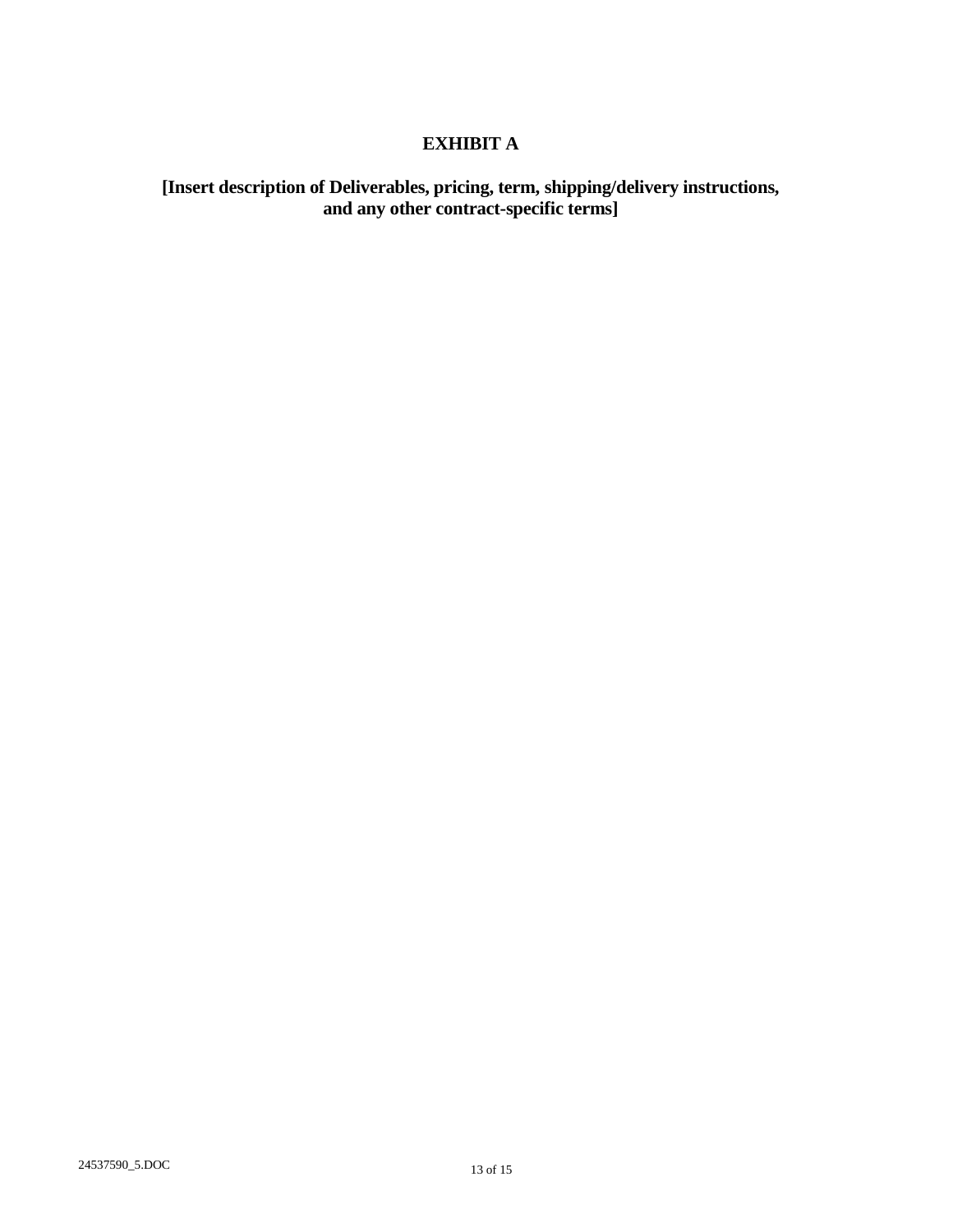# **EXHIBIT B**

**Children's BAA**